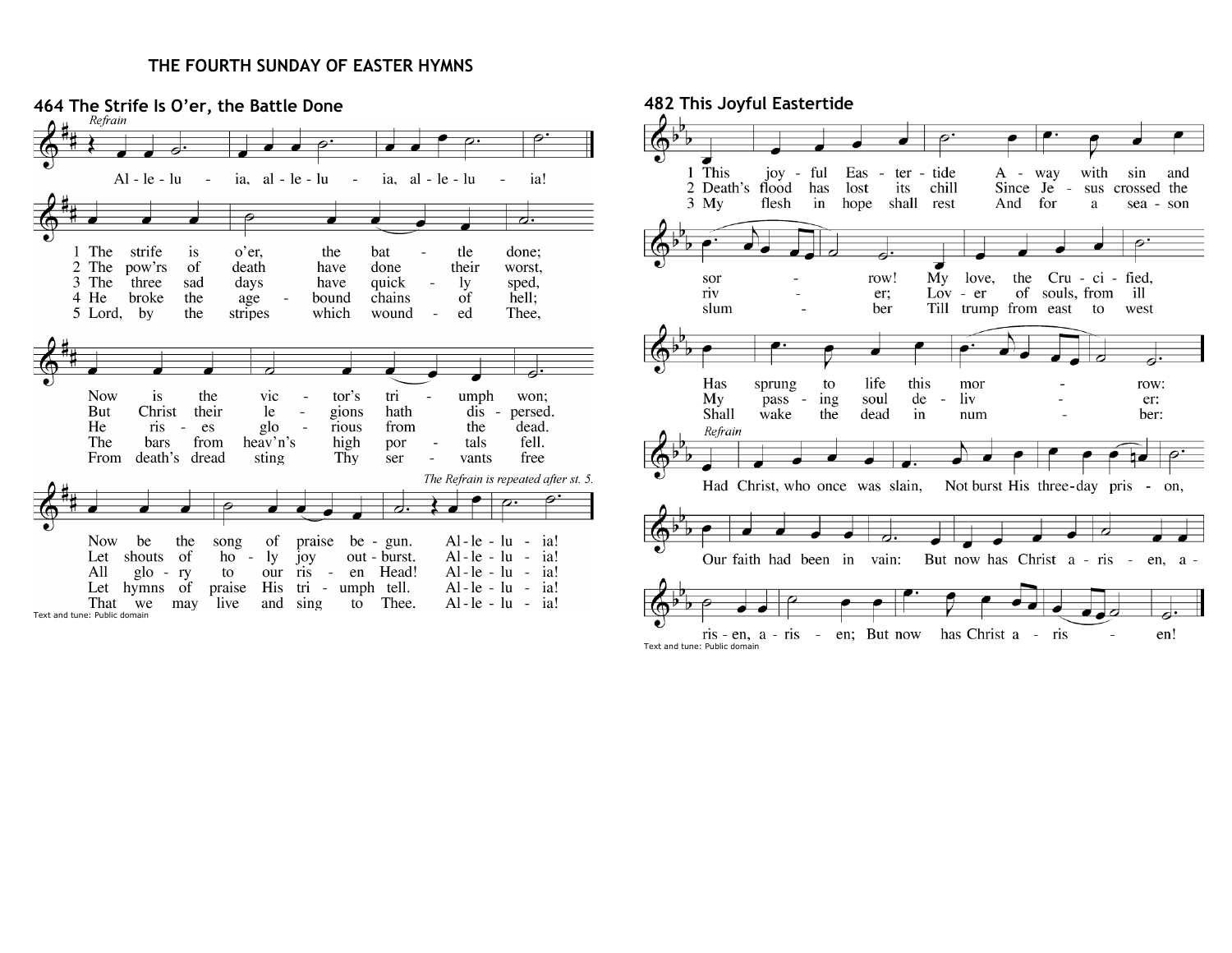

- 5 He lives to silence all my fears; He lives to wipe away my tears; He lives to calm my troubled heart; He lives all blessings to impart.
- 6 He lives, my kind, wise, heav'nly friend; He lives and loves me to the end; He lives, and while He lives, I'll sing; He lives, my Prophet, Priest, and King.
- 7 He lives and grants me daily breath; He lives, and I shall conquer death; He lives my mansion to prepare; He lives to bring me safely there.
- 8 He lives, all glory to His name! He lives, my Jesus, still the same; Oh, the sweet joy this sentence gives: I know that my Redeemer lives! Text and tune: Public domain

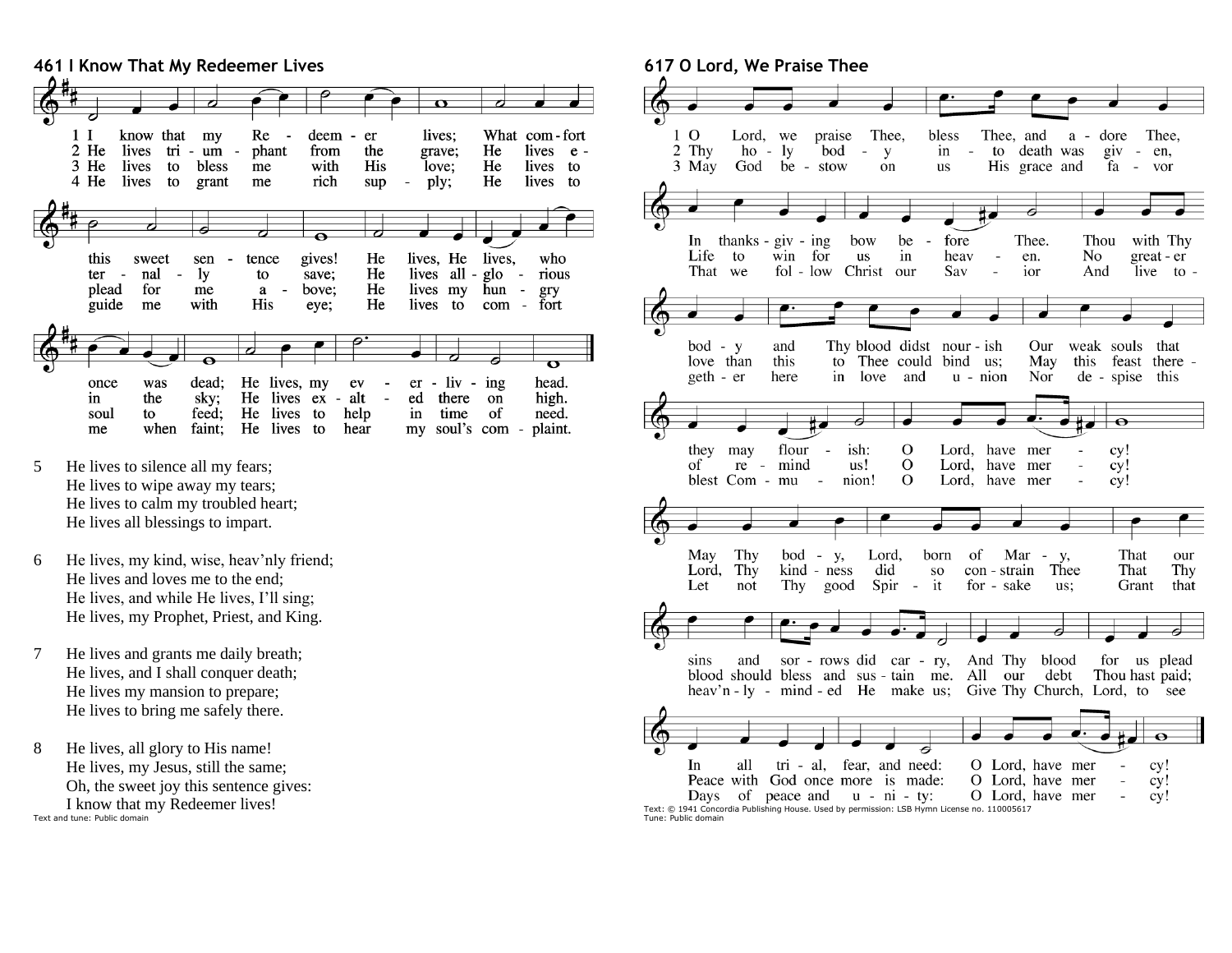

- 5 Let me praise God's boundless favor, Whose own feast of love I savor, Bidden by His gracious call. Wedding garments He provides me, With a robe of white He hides me, Fits me for the royal hall.
- 6 Now have I found consolation, Comfort in my tribulation, Balm to heal the troubled soul. God, my shield from ev'ry terror, Cleanses me from sin and error,

 Makes my wounded spirit whole. Text: © David W. Rogner. Used by permission: LSB Hymn License no. 110005617 Tune: Public domain

**467 Awake, My Heart, with Gladness**



- 5 The world against me rages, Its fury I disdain; Though bitter war it wages, Its work is all in vain. My heart from care is free, No trouble troubles me. Misfortune now is play, And night is bright as day.
- 6 Now I will cling forever To Christ, my Savior true; My Lord will leave me never, Whate'er He passes through. He rends death's iron chain; He breaks through sin and pain; He shatters hell's grim thrall; I follow Him through all.